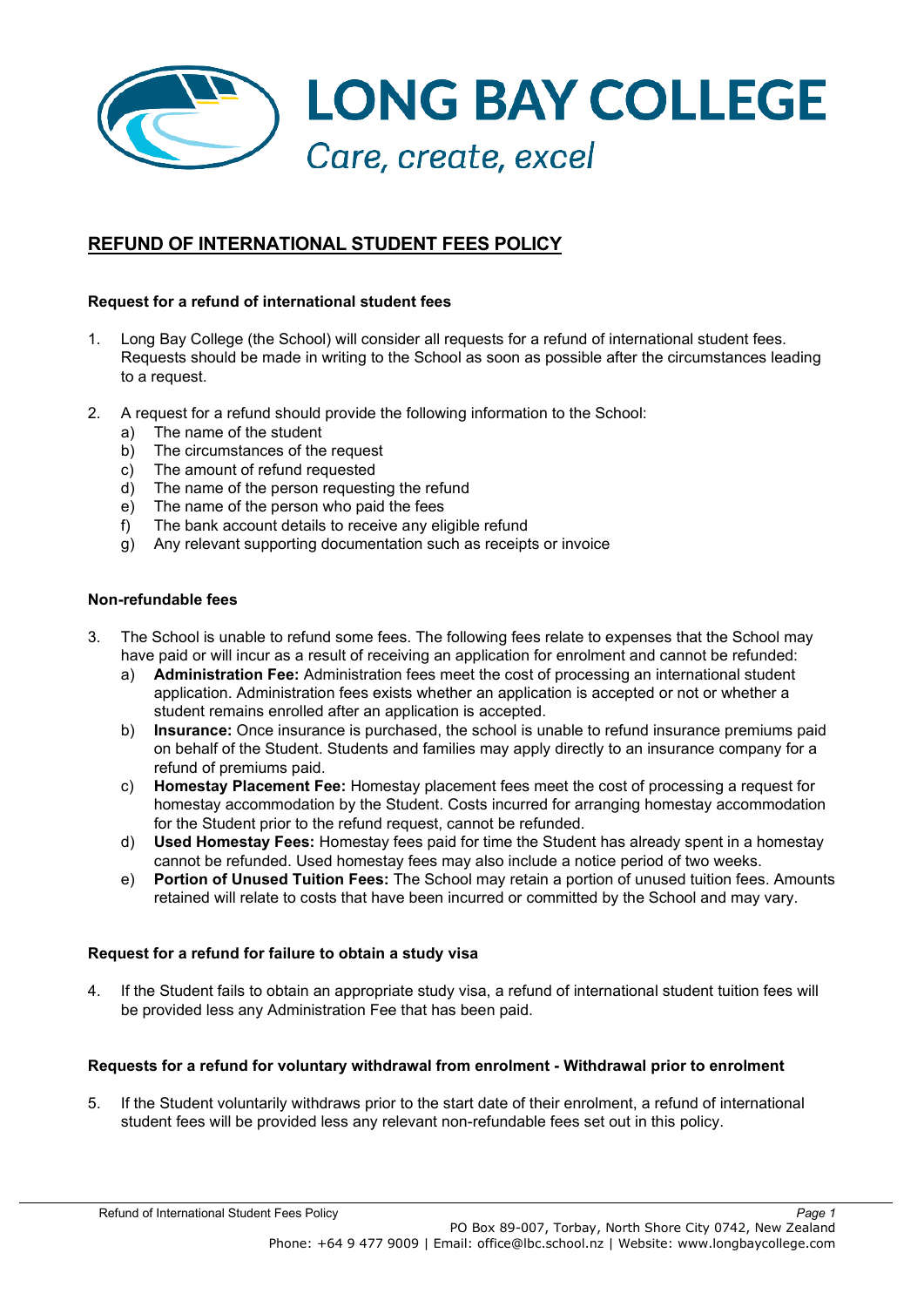# **Requests for a refund for voluntary withdrawal from enrolment - Withdrawal after enrolment**

6. If the Student withdraws on or after the start date of their enrolment, reasonable written notice of withdrawal is required by the school. Unless otherwise agreed by the School, a refund will be provided less a minimum of ten weeks tuition fee and any other relevant non-refundable fees as outlined in this policy.

#### **Requests for a refund where the School fails to provide a course, ceases as a signatory or ceases to be a provider**

- 7. If the School fails to provide the agreed course of education or is no longer a signatory to the Code or no longer operates as an international education provider, the School will negotiate with the Student or their family to either:
	- a) Refund the unused portion of international student tuition fees or other fees paid for services not delivered or
	- b) Transfer the amount of any eligible refund to another provider or
	- c) Make other arrangements agreed to by the student or their family and the school

# **Where the Student's enrolment is ended by the School**

- 8. In the event the Student's enrolment is ended by the School for a breach of the Contract of Enrolment, the School will consider a request for a refund less:
	- a) Any non-refundable fees set out in this policy
	- b) Ten weeks tuition fee
	- c) Any other reasonable costs that the school has incurred in ending the student's enrolment

#### **Where the Student changes to a domestic student during the period of enrolment**

9. If the Student changes to a domestic student after the start date of their enrolment, reasonable written notice of the change is required by the School. Unless otherwise agreed by the School, a refund will be provided less a minimum of ten weeks tuition fee and any other relevant non-refundable fees as outlined in this policy.

#### **Where a student voluntarily requests to transfer to another signatory**

10. If the Student requests to transfer to another signatory after the start date of their enrolment, reasonable written notice of the transfer is required by the School. Unless otherwise agreed by the School, a refund will be provided less a minimum of ten weeks tuition fee and any other relevant non-refundable fees as outlined in this policy.

#### **Request for a refund of homestay fees**

- 11. If for any reason, the Student withdraws after the start date of their enrolment, any unused homestay fees will be refunded, less any relevant non-refundable fees set out in this policy.
- 12. Where a student moves from a school homestay and requests a refund of any unused homestay fees, these will be refunded less any non-refundable fees set out in this policy.